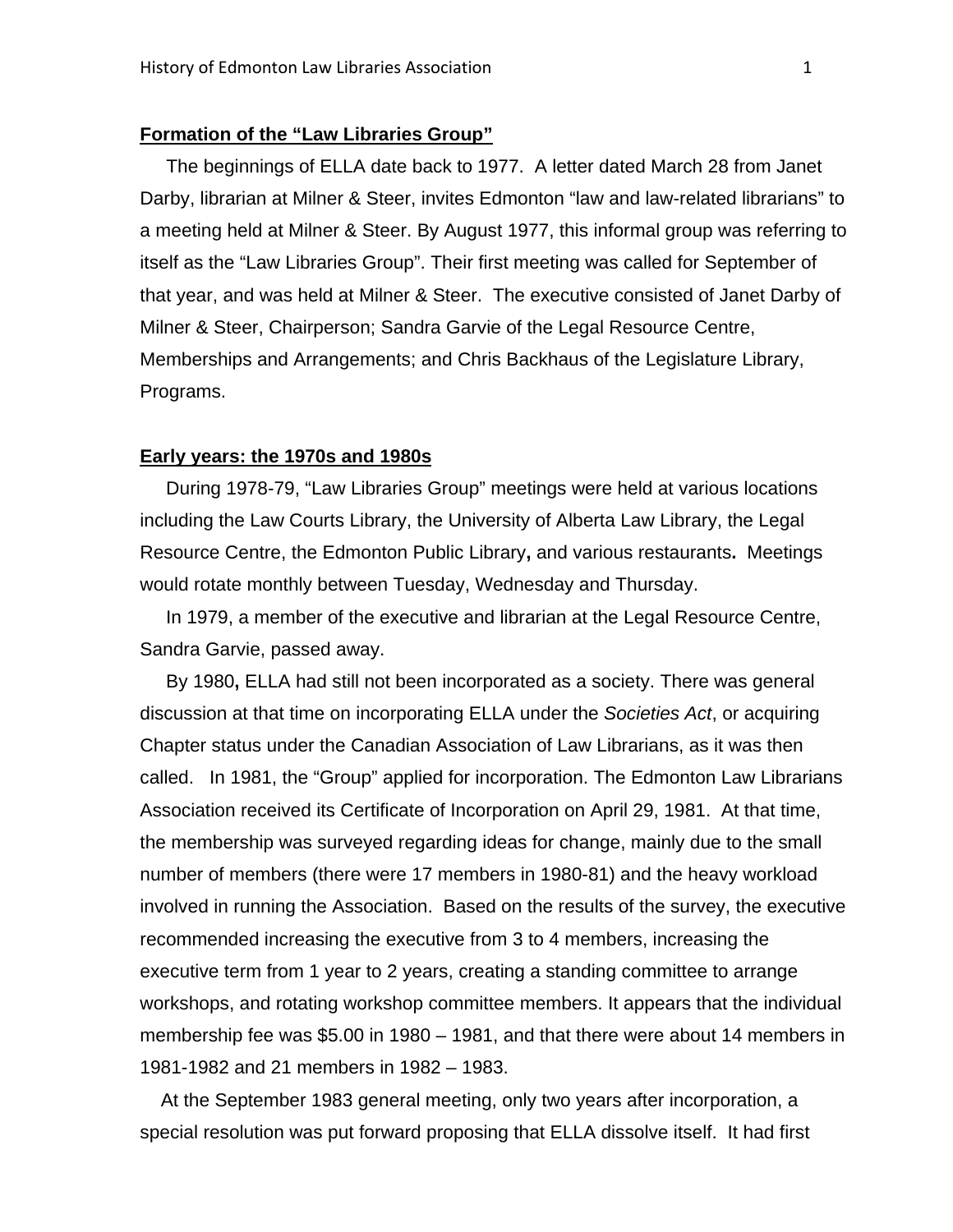#### History of Edmonton Law Libraries Association **1996** 2

been proposed at the August executive meeting that ELLA voluntarily dissolve itself as a society and continue on as an informal group. Retaining the required records and filing the annual return had been a problem, it was thought that ELLA was no longer as active as it once was, and there was a perceived lack of support from membership. Fortunately, the special resolution was defeated.

 By 1986-1987, membership has risen to 28 and membership dues were still only \$5.00. At the first meeting of the 1989-1990 membership year, members discussed raising the dues from \$5.00 to either \$10.00 or \$15.00. The reasons given for raising the dues were to keep up with inflation and to cover operating expenses. There was some support for the \$15.00 option, but in the end it was voted to raise the annual dues to \$10.00.

 ELLA made an application to have the AALL conference in 1987 held in Edmonton. However, Chicago was awarded the conference.

#### **The 1990s**

 In 1990-1991, ELLA produced its first membership directory. It included 36 members: 10 from academic libraries, 6 from Courthouse or Law Society libraries, 7 from government libraries, 9 from private law libraries, and 4 other.

 Also in 1990-1991, the executive asked members how they would like to spend excess funds that the association had accumulated. Some suggestions were: bring in paid speakers; make a contribution to Sandra Garvie Fund or other scholarship funds; provide funds for members to attend a CALL conference; provide a free luncheon once per year. At the October 1991 meeting, members decided that surplus funds would be used to continue with donations to the Sandra Garvie Fund, and to purchase gifts for guest speakers. The Chair reported that it was decided not to offer a travel grant or conference bursary using excess funds.

 In 1991- 1992, a current awareness service for ELLA members was instituted on a trial basis. Members could receive a regular mailing of the tables of contents from various journals and law library association newsletters. This service continued into 1992-1993. Also in 1991-1992, ELLA considered creating a union list of holdings of ELLA member libraries. Although the possibility of creating a union list arose again the following year, it appears that no progress was made on the issue.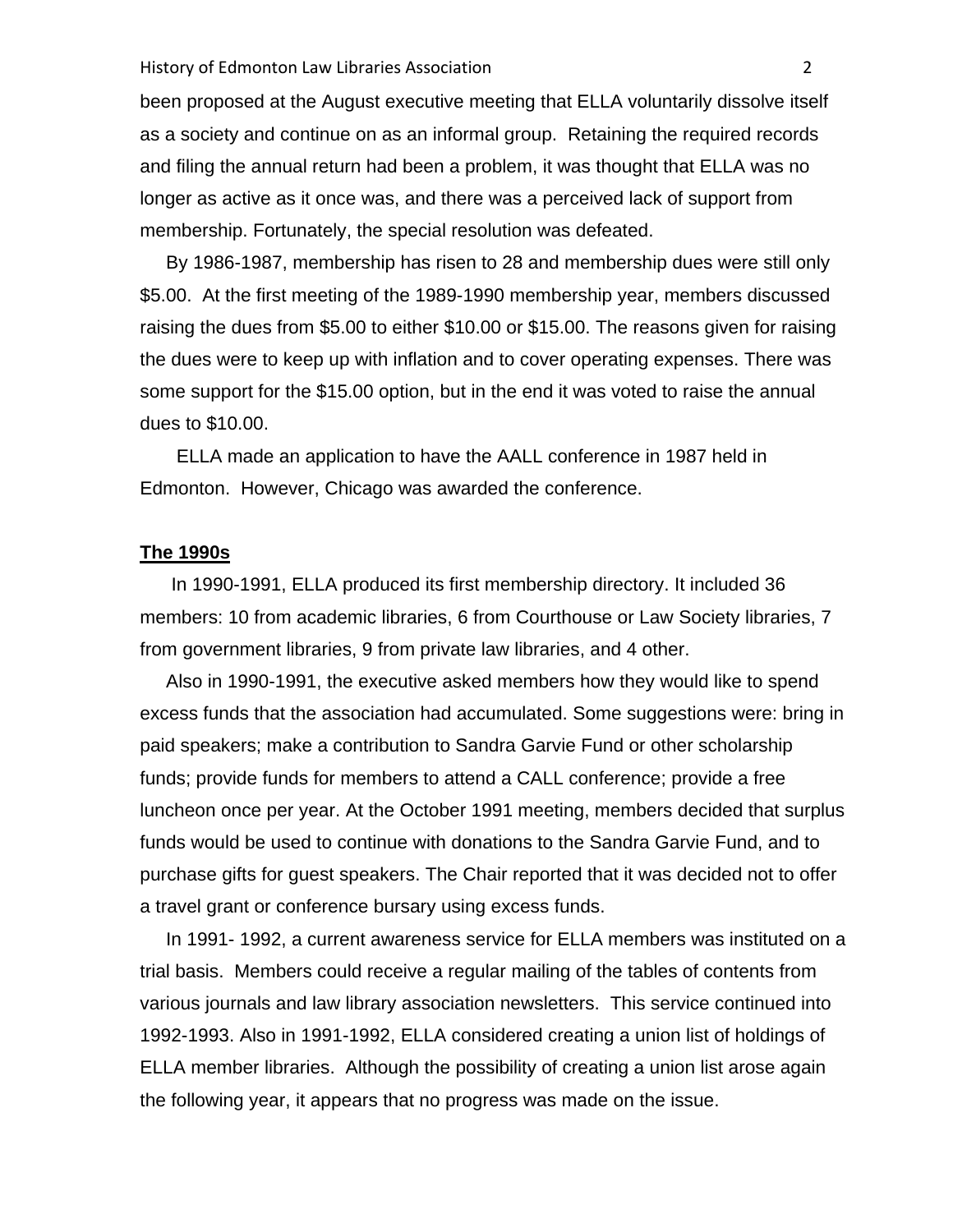In 1992, ELLA members began taking advantage of the recent extension of LRT service across the North Saskatchewan River from Downtown to the University. It provided easier access to ELLA meetings, and made it possible for the first time to travel from the Law Courts to the University's Weir Law Library without going outside.

 New business in 1993 proposed amending the bylaws to change the name from Edmonton Law Librarians Association to Edmonton Law Libraries Association. This amendment was passed, and the new name officially registered February 2, 1993.

 In 1994-1995, the review of the Law Society Libraries by Lillian MacPherson, entitled "The Interim Report of the Law Society Libraries Review", was released.

Membership dues were increased to \$15.00 from \$10.00 in 1995-1996.

 In 1995-1996, a bylaw revision added an "Honourary Lifetime Member" category for long-term retiring members. This was precipitated by the retirements of Shi-Sheng Hu and Lillian MacPherson.

 Fall 1999 was the inaugural issue of umbrELLA, "a highly irregular newsletter" produced by ELLA members. It appears that there were only a few issues before publication ceased.

## **ELLA and computerized legal research**

 Computerized legal research has been an topic of interest to members throughout the existence of the Association. The first technological wave to influence ELLA members was the introduction of high-speed terminals enabling computerized legal research. The first ELLA session introducing these terminals appears to have been in February 1978, when Muriel Lefebvre gave instruction in the techniques and procedures of computerized legal information retrieval using the only computerized legal information retrieval system in Canada, QL Systems. Two Vucom terminals were set up at the law library at the University of Alberta with a telephone line to the QL computer centre. Although the primary audience for the instruction session was lawyers and law students, ELLA members were also invited to attend.

 At the January 1981 general meeting, Chairperson Janet Darby reported on the high-speed terminals available on a rental basis from QL. To make possible installation of the "High Speed Terminals" in Edmonton, a minimum of four customers were required.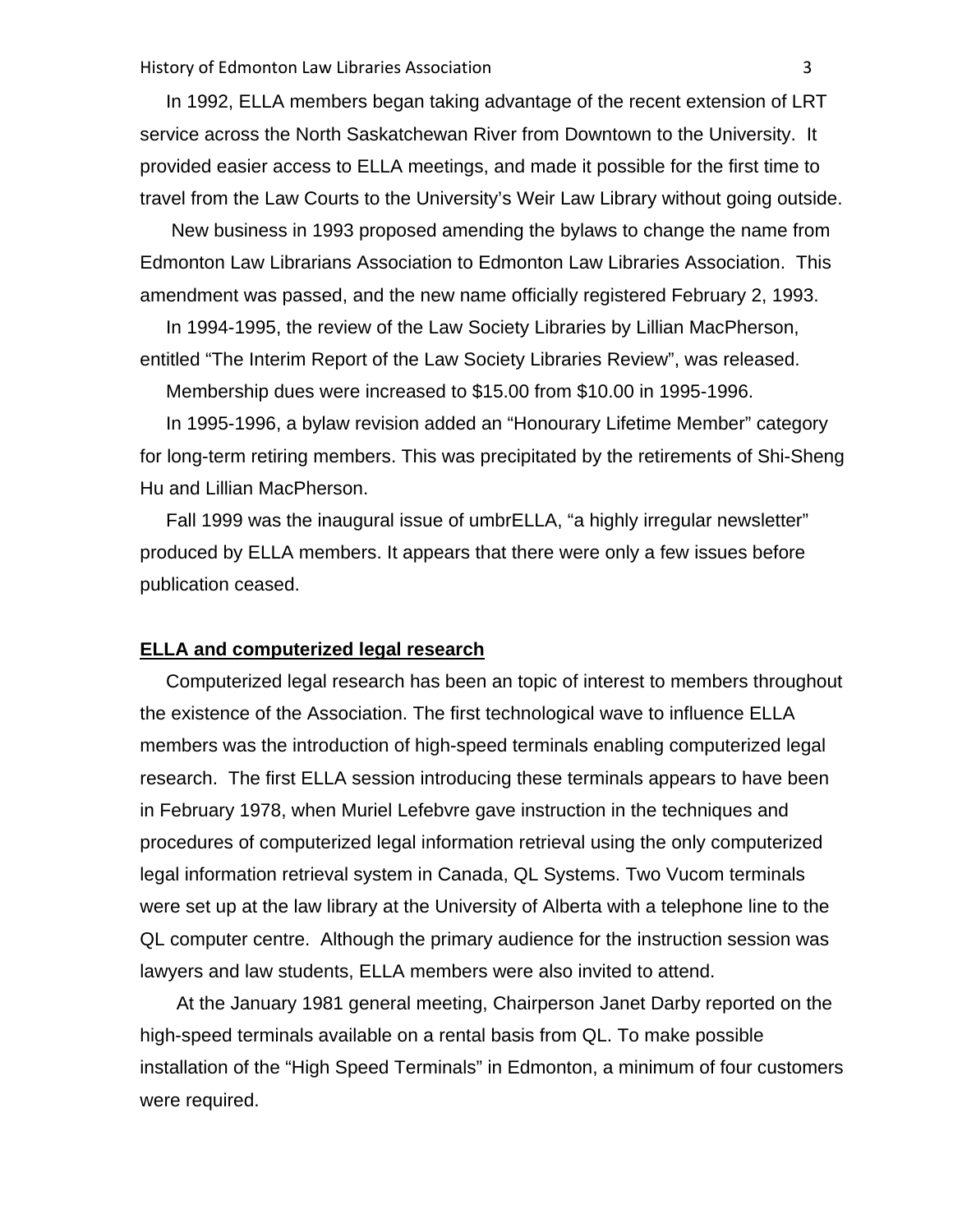In 1982, a workshop on "Law and Law-Related Dialog Databases" was held at the University of Alberta. This full-day workshop, presented by Ulla de Stricker, attracted 15 attendees.

 An important legal database in the early 1980s was SPIRES, which included the Alberta Acts and Regulations available from the Alberta Queen's Printer, as well as the Alberta Gazette. It was searchable by keyword. Over the years, it appears that SPIRES continued to grow, as evidenced in a 1988 session on "Law Related Databases on SPIRES". This session covered the following databases, all of which were apparently available on SPIRES: the Alberta Case Locator, Charter Cases, the Health Law Institute, the Labour Relations Board Decisions Index, and the Alberta Department of Labour Grievance Arbitration Awards Index.

 By the mid-1980's, Lexis and Nexis had made their appearance in Edmonton. In 1985-1986, Mead Data Central presented ELLA with a slide show and hands-on demonstration on Lexis and Nexis.

 In 1989-1990, Muriel Lefebvre, Alberta Director of Operations for LAW SEARCH, spoke to ELLA about "Computer Assisted Legal Research", giving "an overview of computer assisted legal research systems presently available in Canada".

 By 1991, the electronic version of the *Canadian Abridgment* was on the horizon. In October of that year, Thomson Electronic Publishing hosted a session on "Canadian Law Online". Members were treated to a preview of the new *Canadian Abridgment* online service, which would provide "…digests and judicial treatment…for over 40,000 (Canadian) cases dating from 1803." It was intended that *Statutes Judicially Considered*, *Words and Phrases*, and the *Index to Canadian Legal Literature* would be added within the next 2 years. Canadian Law Online would run on the STM system that offered INSIGHT, Financial Post, Infomart, CAN/LAW and Canadian Tax Online and utilize "…a unique pricing system referred to as "information given" rather than online charges by time…". Thomson Electronic Publishing hosted another session on Canadian Law Online in 1992-1993.

 CD-ROMs enjoyed a brief hey-day in the mid 1990s, and many legal databases were available on disks and CD-ROM. In 1994-1995, there was a session on the role of the Queen's Printer and searching with the Statutes of Alberta "disk"*.* At the May 1996 meeting, "…members discussed the advantages and disadvantages of CD-ROM publications and how they might be used in their organizations." In 1995,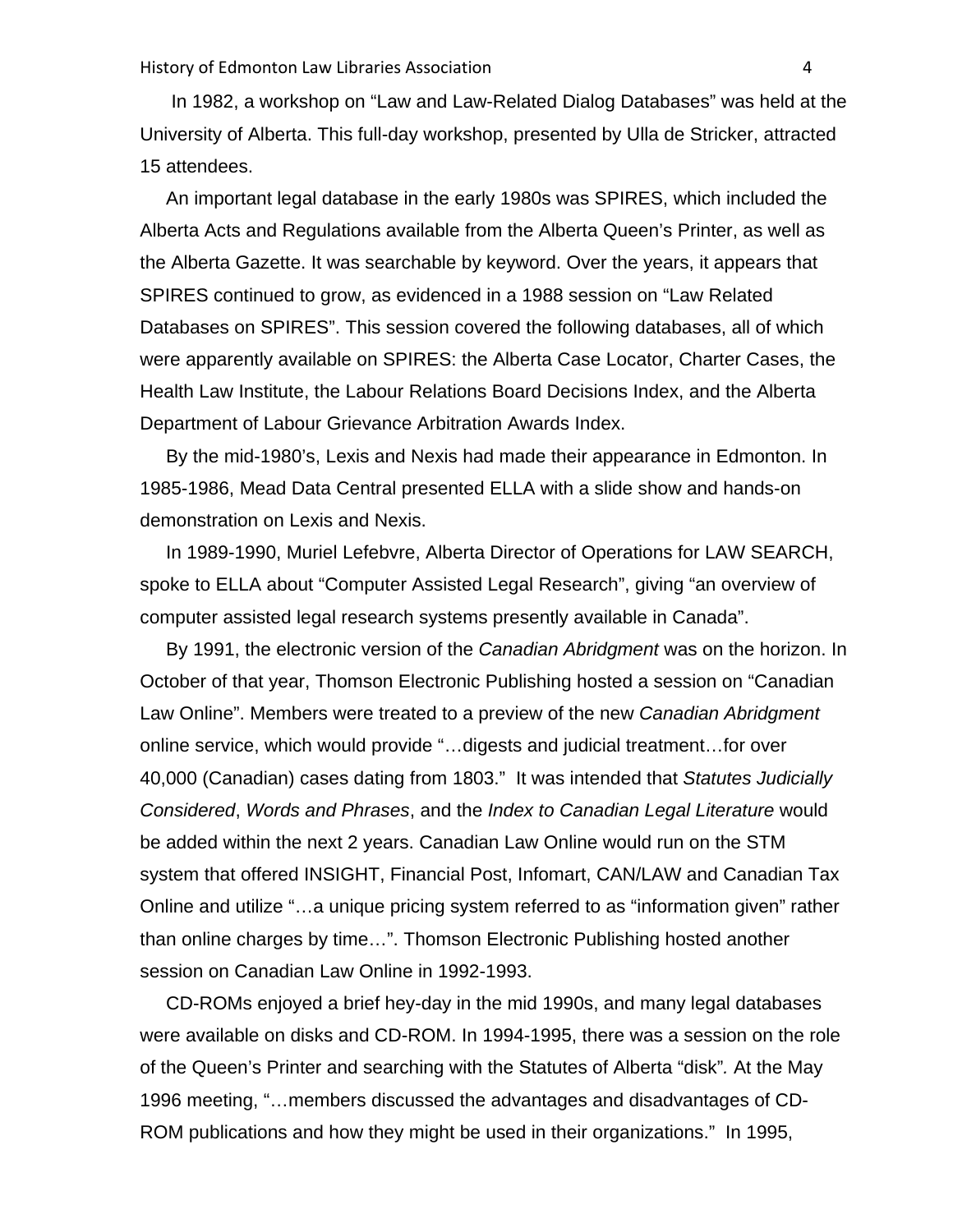Carswell gave a presentation to ELLA on CD-ROM research using Folioviews, and "Getting the Most Out of Folio" was presented by Canada Law Book as a session in 1996-1997.

 The internet started appearing in law libraries in the mid-1990s. In 1994-1995, Pat Nelson, from the Canada Department of Transportation, presented a session on the Freenet/Internet, entitled, "The Internet – What Is It and Why Do I Spend So Much Time Using It?" By the late 1990's, use of the internet was becoming more important in law libraries. In 1999, ELLA had a session on the Alberta Courts' Website, demonstrating the main features and search capabilities of the Alberta Judgments Database. In 2001, CanLII officially launched.

## **Advocacy**

 ELLA has always been an important advocate for law libraries and library users. Some of the issues of concern to ELLA in the past are remarkably similar to the concerns of today, but some are very different.

 At the 1978 CALL Conference, CALL members brought up several issues that were important to ELLA members as well, including: inadequate indexing of federal statutes and regulations; access to a KWIC Index held by the Department of Justice; and objection to a proposed Canadian Government Publishing Centre staffed with only one person and with no inventory as being "totally inadequate" to provide access to federal government publications. The concerns from law librarians were paired with claims from the federal Queen's Printer and the Department of Justice that they never received feedback from librarians about their products or services. Regarding the issues brought up at CALL, Chairperson Janet Darby called on ELLA members to "…write a letter, whether brief or detailed…expressing your opinions, ideas or concerns on the points outlined."

 A major concern to ELLA members was the Revised Statutes of Alberta 1980, especially its indexing. ELLA wanted to ensure that there would be wide dissemination of the Index, and that the index would be of a high quality. In October 1978, ELLA sent a letter to Chief Legislative Counsel Graham Reid, providing suggestions on the upcoming RSA 1980. A more detailed position paper (undated, but likely from spring 1979) was prepared for submission to Mr. Reid and to Attorney General James L. Foster, urging complete review of the current indexing procedures.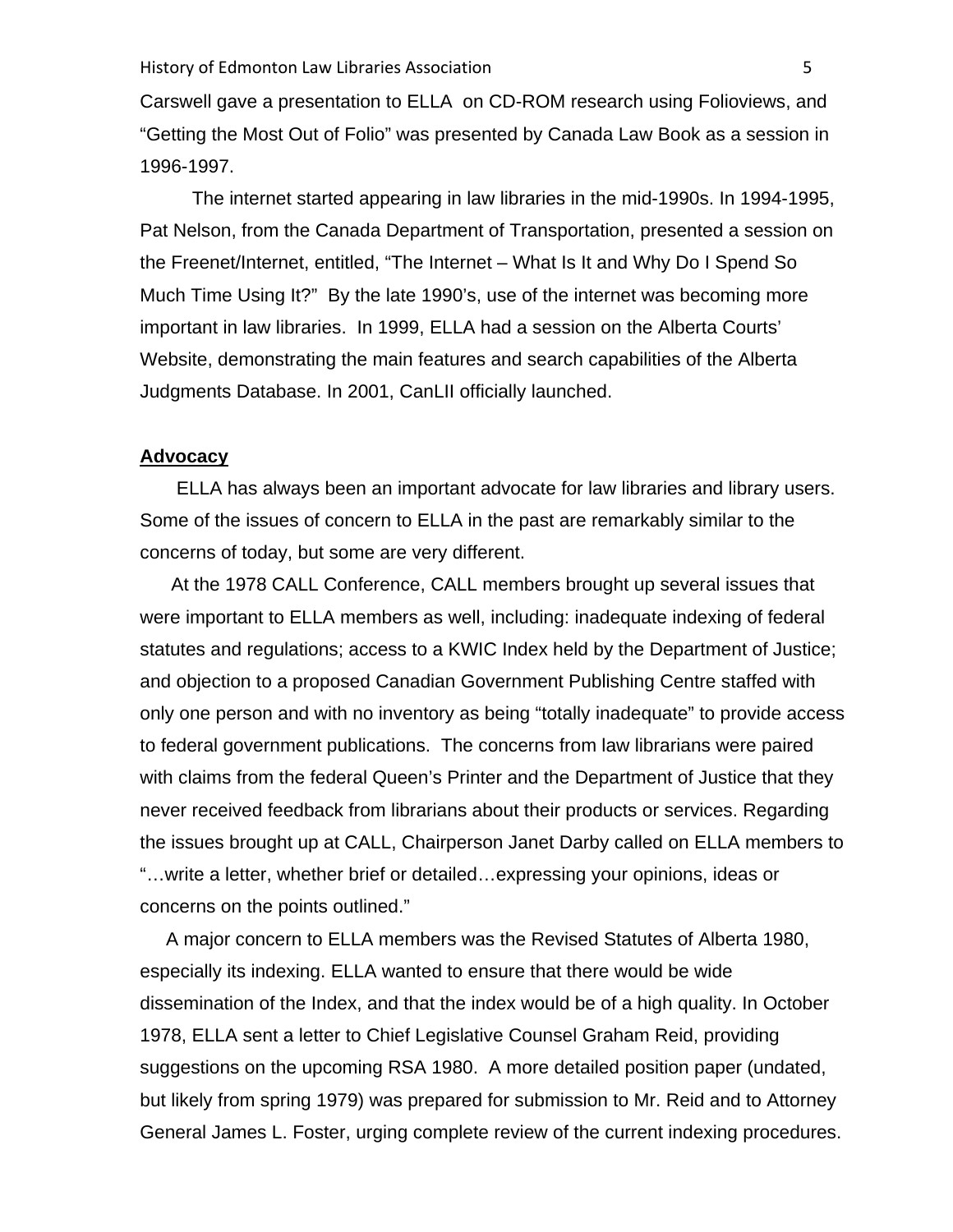#### History of Edmonton Law Libraries Association **by a struck of Edmonton Law Libraries** Association

The paper made three main recommendations:1. that the indexers involved in the indexing of the Revised Statutes of Newfoundland be consulted about indexing the RSA 1980; 2. that an advisory committee of index users be struck to provide informed suggestions; 3. that consideration be given to adding cross-references. In addition, the paper suggested that careful consideration be given to the layout and typography of the index, and that an efficient way of updating the index be instituted.

 ELLA has often advocated for better library services and better services from publishers through letter-writing. At the December 1978 general meeting, there was a call for a letter writing campaign to the federal Department of Supply and Services, protesting budget cuts that would reduce the number of, and supply to, depository libraries in Canada. At the April 1979 meeting, it was reported that the Chair sent a letter to Hansard regarding the inconsistent reporting of the Progress of Bills table.

 In 1989, the Vancouver Association of Law Libraries (VALL) wrote to Carswell expressing disappointment in the Canadian Abridgment, and in March of that year ELLA sent a follow-up letter to Carswell endorsing VALL's position and adding their own strongly worded disappointment in the Abridgment. Issues mentioned in the VALL letter included concern about the large number of volumes to consult to achieve currency, plus inconsistency with the numbering and indexing amongst those parts; a suggestion that Canadian Citations give both the case name and the cases considering it; a suggestion that all Carswell reports, digests and the Canadian Abridgment be entered into a database for easier reference; and a complaint about the rising cost of the Abridgment. In 1989, ELLA sent another letter to Carswell detailing members' concerns about the Abridgment, which included general inconsistencies in the publishing style of this title (poor labeling on the spine, missing information in the revised volumes and divergence in publication formats), and the rising cost. ELLA suggested that updating be simplified by changing the format to looseleaf or an electronic format. ELLA also asked that Carswell provide projected annual costs to librarians, provide a 'help line' that librarians could phone, and establish a liason committee with CALL to act as an advisory body.

 In 1993-1994, ELLA President Muriel Lefebvre sent a letter to the Department of Justice responding to their notice of the possibility of discontinuing the Canada Gazette Part III, stressing its value to law libraries in Canada. In 1994-1995, ELLA wrote to Chris Dean at the University of Alberta's Faculty of Law, expressing ELLA's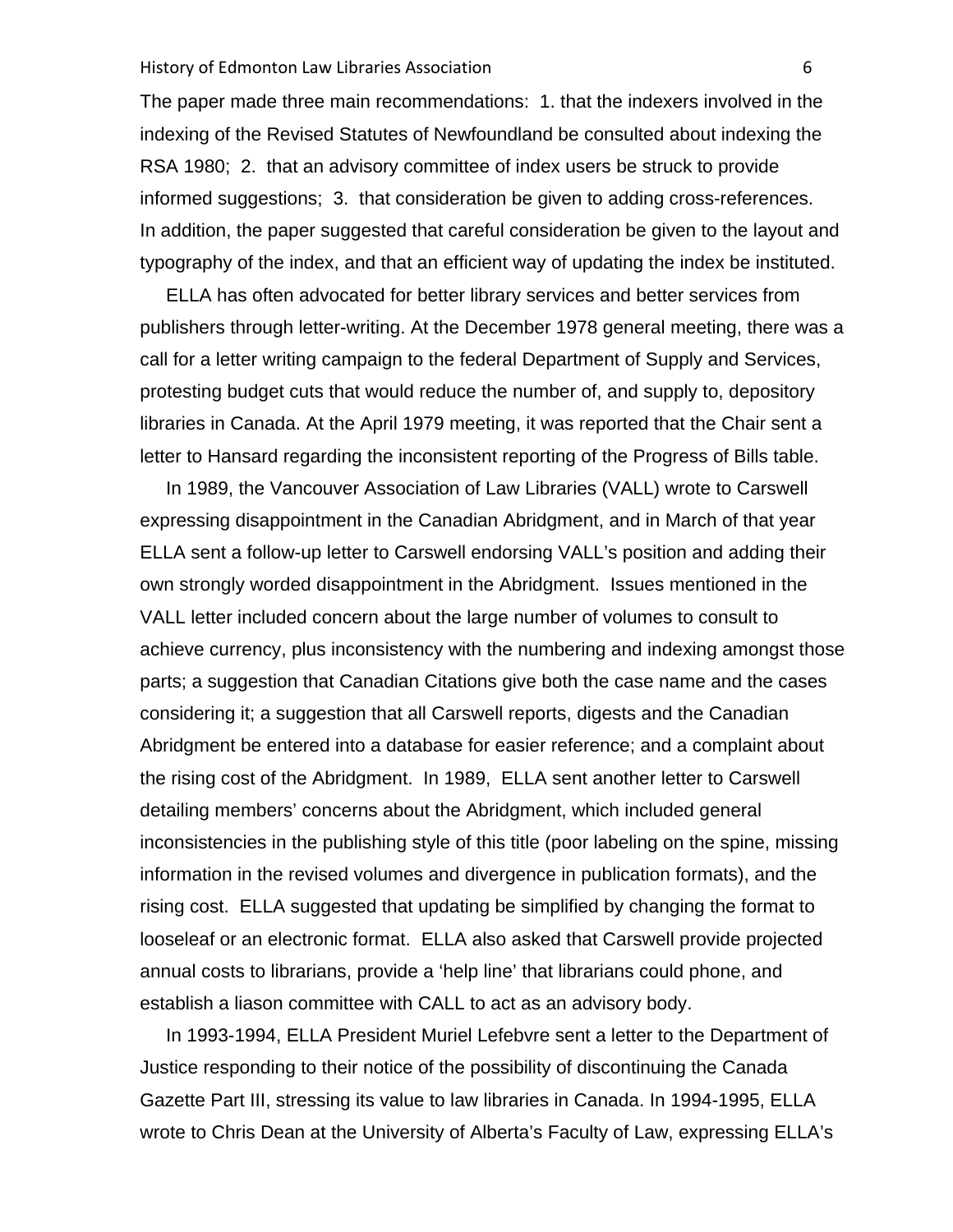#### History of Edmonton Law Libraries Association **1996** and 1997 and 1998 and 1998 and 1998 and 1998 and 1998 and 19

"shock and dismay" at plans to abandon the Alberta Case Locator. In 1998, President Wanda Quoika-Stanka and Secretary/Treasurer Valerie Footz sent a letter to the School of Library and Information Studies at the University of Alberta, which was to be undergoing accreditation in 1998/99. The letter conveyed the importance of offering a course in law librarianship.

 Publishers, vendors and the government have often asked ELLA for input on products and services. In 1985-1986, Peter Pagano, Chief Legislative Counsel, asked ELLA for comments on the RSA 1980 (e.g. any problems with the format or the tables). In 1987-1988, Mr. Pagano asked ELLA for input on a study undertaken by his office and the Queen's Printer on the Alberta Gazette, Part I. Concern had been raised, for instance, that perhaps informational notices to the public, though valuable and necessary by law, would be better placed elsewhere in the Gazette. In 1994- 1995, ELLA received a Letter from Maritime Law Book asking for feedback on their proposal to charge a royalty of 20 cents per page for photocopying of print MLB reporters.

## **Development of an ELLA web presence**

 With the increasing importance of the internet in law libraries, it was only a matter of time before ELLA had a web presence. At the 1997 AGM, the issue of an ELLA 'homepage' was discussed. CCH had mentioned they would offer use of their internet services to city associations. An ELLA listserv was also discussed but it was noted that "not everyone has access to Internet facilities at this time."

 During 1997-1998, the possibility of an ELLA website was seriously investigated. There was discussion of policies regarding content of the site and a possible server, a draft web site policy was created, and research into finding internet providers was undertaken.

 ELLA's web presence commenced on February 2, 1999. As of that date, ELLA was found on the Edmonton Community Network (Edmonton FreeNET). The website has been redesigned since that time, and since 2006 has featured an award-winning blog.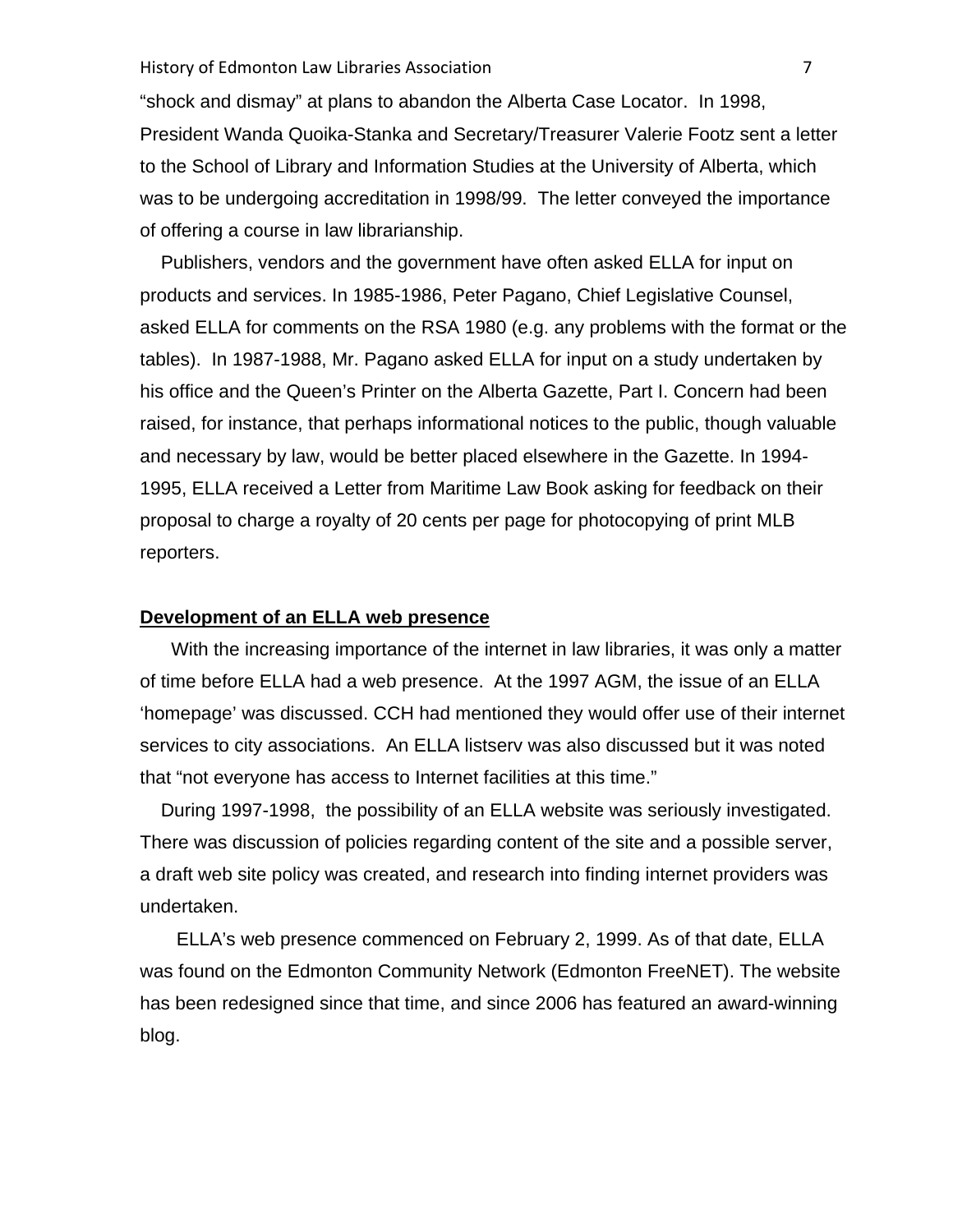# **Collaborations with other organizations**

 As an integral part of the library and legal communities in Edmonton, Alberta, and Canada, ELLA has, from its inception, formed collaborative relationships with several library and law-related organizations. In 1979-1980, the idea was raised that ELLA contact the Calgary Law Librarians to propose an informal information exchange. Also in the 1979-1980 year, it was resolved that ELLA seek information from LAA regarding the acceptability of ELLA affiliating with LAA (LAA aimed to act as an umbrella organization for all library-related organizations in Alberta). Around the same time, there was discussion on acquiring Chapter status under the Canadian Association of Law Librarians (as it was then named). It appears that the issue of whether ELLA should officially join with CALL came up as an issue again at a later date: in 2000-2001, members directed the Chair to report to CALL that ELLA did not, at the time, see the benefits in participating in the local chapter proposal.

 ELLA frequently joined with other organizations to present educational workshops and seminars. The December 1978 general meeting discussed an upcoming workshop on immigration co-presented with LAA. Around 1979-1980, ELLA contributed to "Alberta Culture Library Services", which had a program called Calendar of Library Education. Thirteen library organizations posted information on their upcoming workshops in a calendar of events, and ELLA was invited to post their workshops there as well. In 1980, ELLA received a grant from the LAA to present a session on motor vehicle law. In 1981, ELLA presented a full-day workshop on Labour Law with \$500 in funding from the Alberta Foundation to assist with costs. The workshop cost \$30 to attend; it generated \$1,280 for ELLA, with expenditures of approximately \$800. The panel of guest speakers included the Deputy Minister of Alberta Labour, the Chairman of the Public Service Grievance Board, a representative from Energy & Chemical Workers Union and a labour lawyer.

 ELLA has received invitations from other members of the library and law communities to collaborate and share. In 1987-1988, SLIS invited ELLA members to a series of open lectures by Dr. Margaret Beckman of the University of Guelph. Law librarians were invited to the reception for the CBA Mid-Winter Meeting in January 1993. Law librarians also entered into a mentorship program with library students at the University of Alberta in 1992-1993. The program was called Partners in Education, and ELLA sponsored in with a donation of \$100.00**.**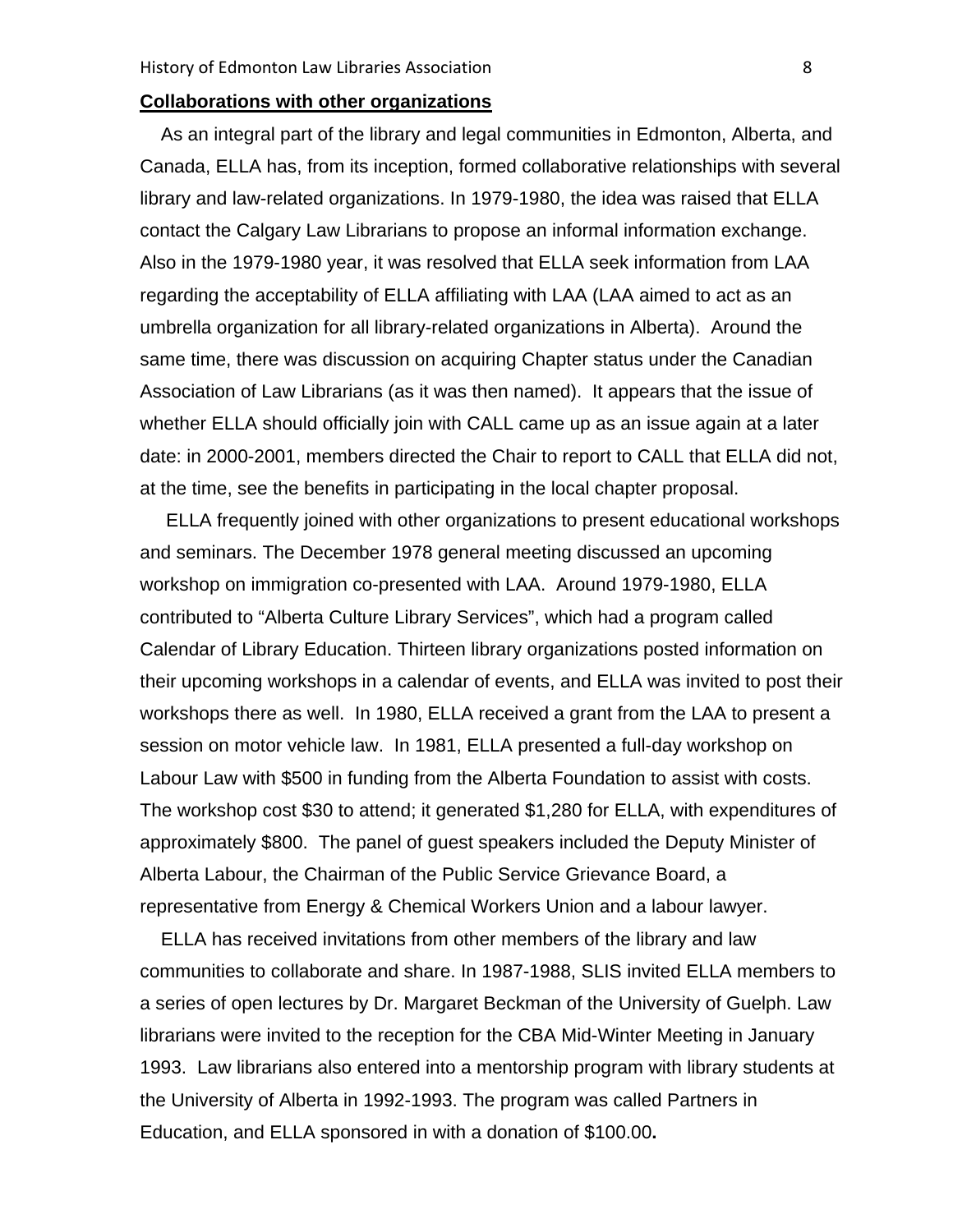ELLA frequently provided financial support for the activities of other library organizations. For instance, CALL held their conference in Jasper in 1988 and ELLA contributed significant funds to the conference (with several ELLA members on the Conference Planning Committee). ELLA sponsored the 1999 CALL Conference, which took place in Banff, for \$550.00. ELLA donated \$1,000 to the 2006 CALL conference, which was held in Edmonton. Many ELLA members volunteered on the conference planning committee.

 In 1993, NEOS (Networking Edmonton's Online Systems) was the new collaborative venture for ELLA members to learn about. A spring barbeque and luncheon was held, with guest speaker Doug Poff from NEOS explaining the new consortium to attendees.

# **People and Places**

 ELLA held a Summer Solstice Barbecue June 21, 1996 at the University to honour the distinguished career of Ms. MacPherson. There was a retirement reception for another honoured member, Shi-Sheng Hu, in 1996. Sadly, Ms. MacPherson, a much-admired member, passed away in 2005. ELLA made a donation to the University of Alberta in her memory.

 Over the years, ELLA members have had the privilege of touring numerous libraries and other institutions in the Edmonton area, including the University of Alberta, various Law Courts libraries, the Alberta Legislature, the Provincial Archives, various private law libraries, the Legal Resource Centre, the Environmental Law Centre, and the Department of Justice library. In 1982-1983, ELLA took a tour of the Queen's Printer building, including the printing plant. In 1988-1989, a tour of the Provincial Court Libraries and the Law Society Libraries was one of the scheduled events. Also in 1988-1989, Deirdre Grist, Librarian/Indexer with Alberta Hansard, presented an overview of Hansard operations and a tour of the Hansard office. In 1991-1992, David Leonard of the Provincial Archives of Alberta spoke on judicial records and legal archives, and toured ELLA members around the Archives.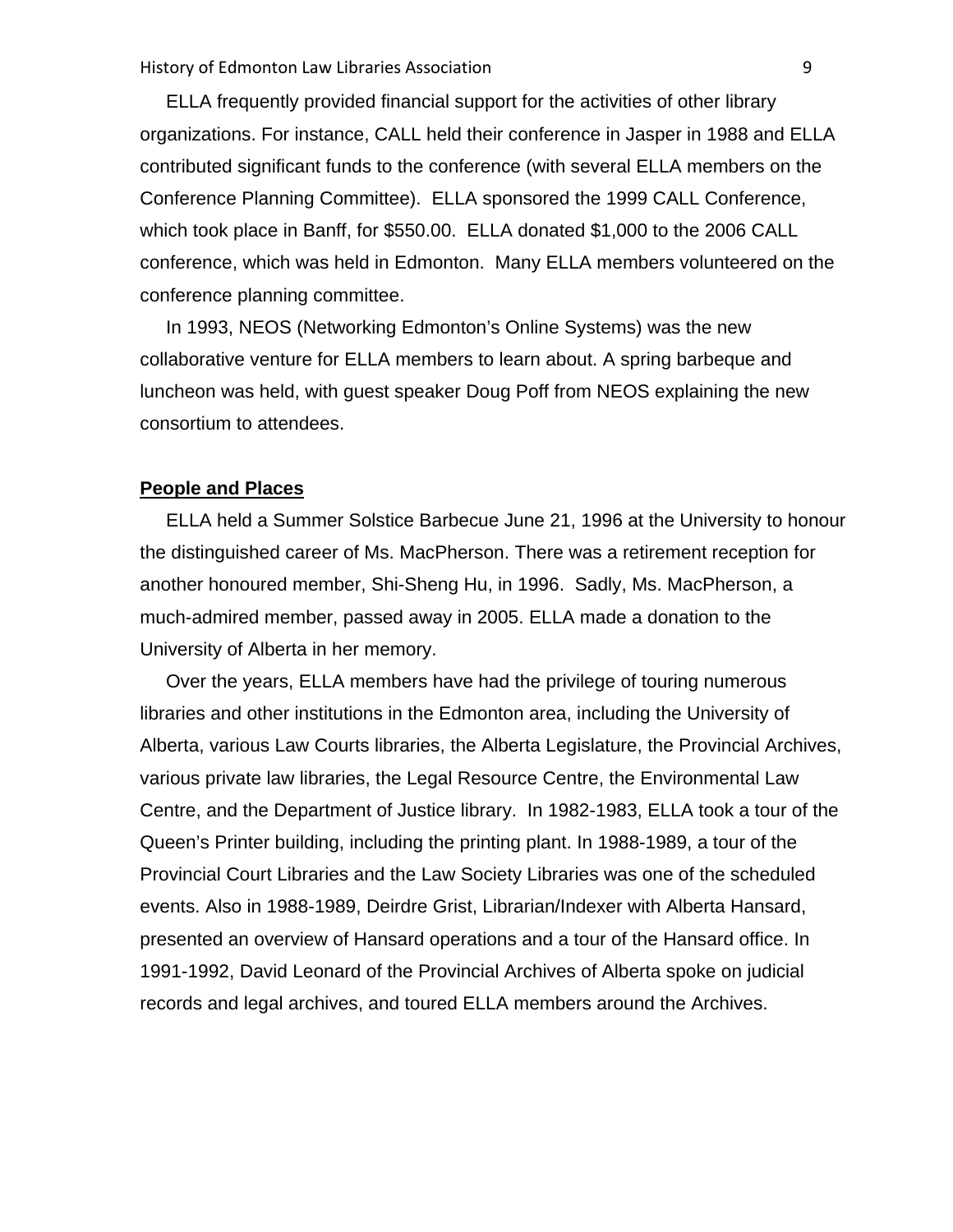# **The not-too-distant past: 2000- 2010**

 The beginning of the new millennium brought about the implementation of neutral citation in Canada. The very decision of the Supreme Court in the year 2000, rendered on January 13, bears a neutral citation for the first time.

 The RSA 2000 came into force January 1, 2002. The set was available for purchase in bound format (\$700), looseleaf format (\$1,535) and as a CD-ROM (\$150).

 In recent years, ELLA has often had surplus funds. In 2000-2001, a Windfall Committee was struck to find ways to disburse the excess money. The Committee presented five suggestions for disbursement of funds, and asked members to rank those suggestions. An August 31, 2008 statement shows a balance in the ELLA general account of \$3,528.98 and in \$5,568.21 in the Headstart account, money accumulated due to a combination of money from HeadStart, lunches sponsored by publishers, and diminished expenses for HeadStart. In 2008-2009, potential ways to spend excess funds were discussed, and a survey was conducted.

 By 2002-2003, membership fees were still \$15 for individuals and \$5 for students. In 2004-2005, membership fees were raised to \$25 in order to accumulate a surplus to support the CALL Annual General Meeting in Edmonton in 2006, and to support the rental of an ELLA post office box and website hosting fees. The executive stated that the fee could be returned to previous levels in following year. In 2005-2006, members voted to maintain \$25 membership fee; the student membership fee was raised to \$10 with a \$5 lunch fee (instead of the \$10 fee for regular members).

 In recent years, ELLA HeadStart, a legal research program for articling students, has become a major activity of the Association. The first ELLA HeadStart committee was formed in 2001-2002, consisting of Jane Parkinson, Eve Poirier, Shaunna Mireau, Michael Storozuk, Kathy Fisher, Kim Nayyer, Gail Higham, Cathy Woodside, Beth Millard and Josette McEachern. The program name was "Finding the Law: A Head-start Program". Headstart has been held every year from 2002 – 2011, and has gained national press in the law library community for its innovative approach in teaching legal research skills to articling students.

 In recent years, there have been changes to the ELLA bylaws. The bylaws were revised in 2001-2002 to add the position of Web-Master, change the executive term to biannual from annual, and remove the requirement for the AGM to be held in May.